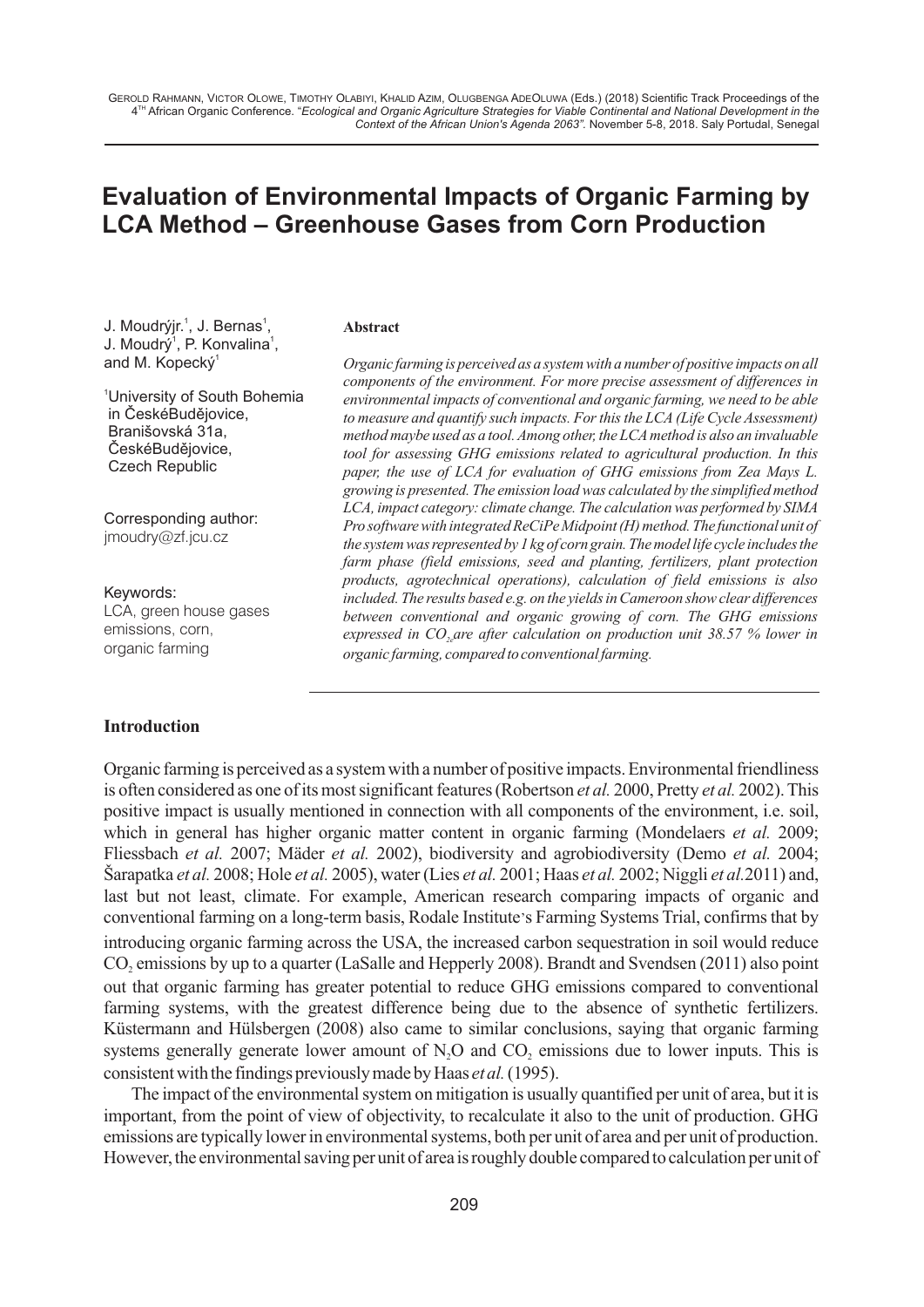production due to lower organic farming yields (Nemecek *et al.* 2005). Thus, the disadvantage of organic farming is lower production per unit of area, increasing the unit load of production by emissions. Average yields in Europe, for example, of organic wheat reach 80 % compared to conventional production (Lackner, 2008). Also Mondelaers *et al.*(2009) report that organic farm yields are on average by 17 % lower than in the conventional farming system. Pimentel *et al.* (2005), on the other hand, state that even with some high-production plants, such as corn, organic farming systems can reach yields comparable to conventional systems. Thus, the yield level plays a key role also in assessing the emission load of organic farming and its comparison with the loads arising from conventional farming systems.

In order to be able to verify the argumentation on lower climate load, or lower GHG emissions by organic farming, it is necessary to evaluate and measure agricultural processes in different conditions and areas. To measure GHG emissions, the Life Cycle Assessment (LCA) method also seems to be one of the suitable methods. It is a tool for evaluating the environmental impacts of the product life cycle based on the assessment of the influence of material and energy flows that the monitored system exchanges with its surroundings (Kočí 2009). Social or economic aspects can be included in its framework, but the main focus is on the environmental component. The LCA method is also an invaluable tool for assessing GHG emissions related to product formation (Finnveden *et al.* 2009). Stern *et al.* (2005) and Brentrup *et al.* (2004) also consider the LCA a suitable tool for evaluating the environmental impacts of agricultural production. This is consistent with the findings of Jensen et al. (2005), who note that over the past decades, the LCAhas been supplemented by methods and databases that enable it to be used also in the assessment of impacts within the agricultural sector.

Within the crop production, it is appropriate to assess first the cultivation of crops that are significant in terms of the extent of the areas on which they are grown. These include corn (*Zea Mays L.*), which is one of the world's most widely grown crops, and together with wheat, rice and soya covers about 70 % of caloric consumption of mankind (Šarapatka *et al.* 2008). In many countries of the world, it is one of the most cultivated crops, as one of most important in Cameroon is mentioned by Molua and Lambi (2007) or Matthews *et al.* (2003) and it is the most cultivated one also in many European countries or in the USA. The right choice of the system of its cultivation can thus have a significant impact also in terms of mitigating GHG emissions.

## **Materials and Methods**

Asimplified Life Cycle Assessment (LCA) method, defined by international standards ÈSN EN ISO 14 040 (CNI 2006a) and ÈSN EN ISO 14 044 (CNI 2006b), has been used as a tool for calculating the emission load rate. The results of the study were related to *Climate change* impact category, expressed by carbon dioxide equivalent indicator ( $CO<sub>2eq</sub> = 1x CO<sub>2</sub>$  or 23x CH<sub>4</sub> or 298x N<sub>2</sub>O). The calculation was performed by SIMAPro software with integrated ReCiPe Midpoint (H) method. The functional unit of the system was represented by 1 kg of the final product, i.e. 1 kg of corn grain. Technological procedure of corn cultivation was based on data from specialized literature and the Ecoinvent database. The database was partially adjusted in accordance with the conditions of the evaluated region.

The model life cycle includes the farm phase (field emissions, seed and planting, fertilizers, plant protection products, agrotechnical operations). Infrastructure loads (agricultural buildings, machinery, manufacturing infrastructure, means of transport) were not included in the life cycle and data were not evaluated. In addition to emissions from inputs in the form of fertilizers, the so-called field emissions ( $N_2O$ emissions) released after the application of nitrogen fertilizers are produced. The IPCC (*Intergovernmental PanelonClimateChange*)methodologyservesfortheirquantification(DeKlein*etal.*2006).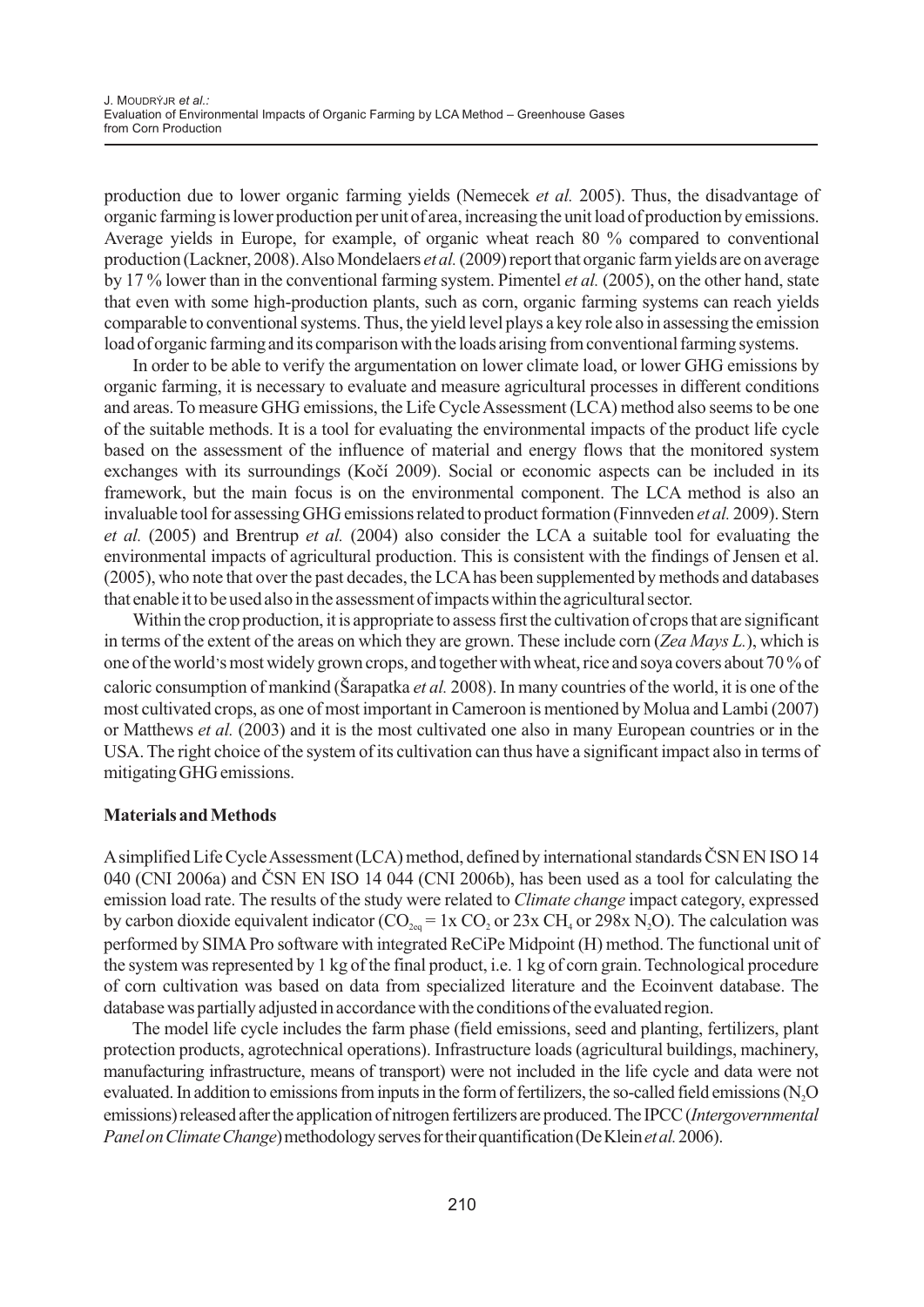### **Results and Discussion**

The impacts of corn cultivation in conventional and organic farming systems show different impacts in terms of GHG emissions. In terms of the LCA method, emissions are divided into five subcategories (agrotechnical operations, fertilization, seed, pesticides, and field emissions), with conventional farming showing higher load in the majority of them even after recalculation per unit of production.



Figure 1. **Greenhouse gases emissions from organic and conventional corn – categories**   $(\text{kg CO}_{\text{2e}q} / \text{kg of corn})$ 

As can be seen from the Chart no. 1, only in the agrotechnical operation category, the load of organic farming is higher in relation to conventional farming (0.265 kg of  $CO<sub>2eq</sub>$  / kg of corn in the organic farming system and 0.141 kg of  $CO<sub>200</sub>$ /kg of corn in the conventional farming system). This is due to greater need for interventions in the treatment of corn without the use of pesticides and, at the same time, due to lower corn yield in the organic farming system. The category of seed has a relatively negligible impact from the point of view of GHG emissions (0.017 kg of CO<sub>2eq</sub>/kg of corn in the organic farming system and 0.018 kg of  $CO_{20}$ /kg of corn in the conventional farming system) and also pesticides that are used only in the conventional farming system (0.005 kg of  $CO<sub>2eq</sub>$  / kg of corn). However, pesticide application has a great environmental impact in other impact categories. From the point of view of GHG emissions, the main difference between conventional and organic farming system originates in particular in the fertilization phase (0.101 kg of  $CO<sub>2eq</sub>$  / kg of corn in the organic farming system and 0.400 kg of  $CO_{2eq}$  / kg of corn in the conventional farming system) and in the subsequent phase of field emissions (0.286 kg of CO<sub>2eq</sub>/kg of corn in the organic farming system and 0.525 kg of CO<sub>2eq</sub>/kg of corn in the conventional farming system). This difference is caused mainly by the use of synthetic fertilizers in the conventional farming system. This is consistent with the findings of, for example, Tokuda and Hayatsu (2004), Mori *et al.* (2005) and Zou *et al.* (2005), who claim that with the increasing use of chemical fertilizers and manure, the proportion of N,O released from the soil is usually also increasing.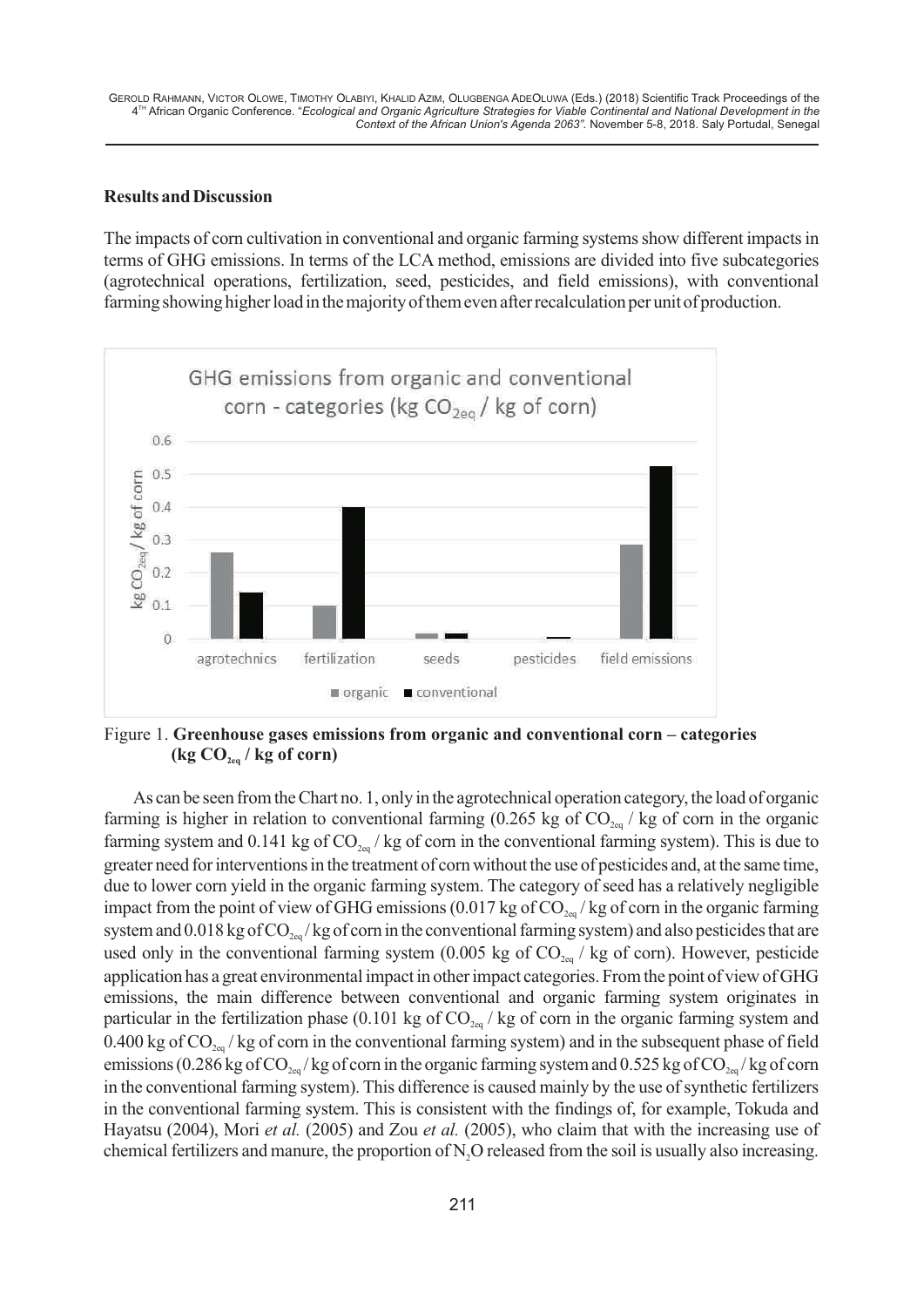Higher load. The increase of the emission load due to the use of synthetic fertilizers is then also stated by Fott *et al.*(2003), or Biswas *et al.*(2008).



Figure 2. **Greenhouse gases emissions from organic and conventional corn**  $(\text{kg CO}_{2\text{eq}} / \text{kg of corn})$ 

The overall emission load in the environmental system, as can be seen from the Chart no. 2, is 0.669 kg of CO<sub>2eq</sub>/kg of corn in the organic farming system, compared to 1.089 kg of CO<sub>2eq</sub>/kg of corn in the conventional farming system. An important factor is the conversion of the load from the unit of area to the unit of production, i.e. to the kilograms of  $CO_{2eq}$  per one kilogram of corn. For example, Brandt and Svendsen (2011) note that the difference in the emission load of conventional and organic farming is very significant, when we relate this load to the unit of area, but it is partially reduced after conversion to the unit ofproduction.

The emission load quantified per unit of area can be almost two and a half times higher in conventional farming system(3267.8 kg of CO<sub>2eq</sub>/ha) compared to organic farming system(1338.7 kg of CO<sub>2eq</sub>/ha).

# **Conclusion**

Organic farming shows lower emission load when cultivating corn, both after conversion to the unit of area and to the unit of production. Since corn is one of the world's most significant cultivated crops also in terms of sown areas, a change in the system may be a tool for reducing GHG emissions. Partial savings can be achieved in particular by changes in fertilization by nitrogen fertilizers and partially also in agrotechnics.

# **Acknowledgement**

This work was supported by the University of South Bohemia in České Budějovice research project GAJU 094/2016/Z.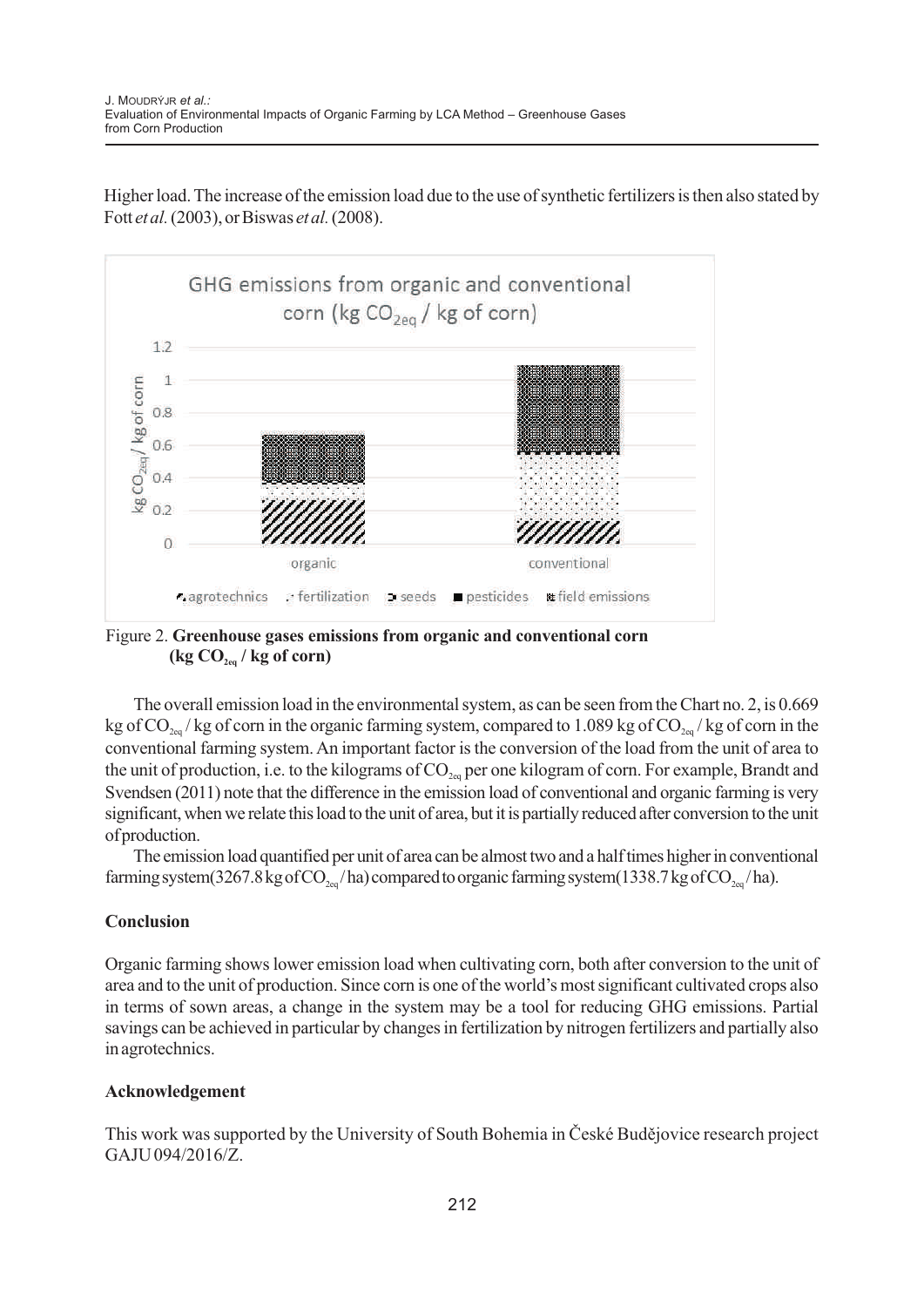GEROLD RAHMANN, VICTOR OLOWE, TIMOTHY OLABIYI, KHALID AZIM, OLUGBENGA ADEOLUWA (Eds.) (2018) Scientific Track Proceedings of the <sup>H</sup> African Organic Conference. "Ecological and Organic Agriculture Strategies for Viable Continental and National Development in the *Context of the African Union's Agenda 2063".* November 5-8, 2018. Saly Portudal, Senegal

#### **References**

- Biswas WK., Barton L, Carter D (2008). Global Warming Potential of Wheat Production in South Western Australia. ALife Cycle Assessment. *Water and Environment Journal.*22.pp.206-216.
- Brandt US, Svendsen GT (2011). A Project-Based System for Including Farmers in the EU ETS. *Journal of Environmental Management.*92.pp. 1121-1127.
- Brentrup F, Küsters J, Kuhlmann H, Lammel J (2004). Environmental Impact Assessment of Agricultural Production Systems Using the Life Cycle Assessment Methodology - I. Theoretical concept of a LCA method tailored to crop production. *European Journal of Agronomy.* 20.pp. 247-264.
- ÈNI 2006a. ÈSN EN ISO 14 040: Environmentální management Posuzování životního cyklu Zásady a osnova. (Environmental Management Life cycle Assessment – Principles and Framework.) Èeský normalizaèní institut. Praha.
- ÈNI 2006b. ÈSN EN ISO 14 044: Environmentální management Posuzování životního cyklu Požadavky a směrnice. (Environmental Management Life Cycle Assessment – Requirements and Instructions.) Èeský normalizaèní institut. Praha.
- De Klein C, Novoa RS, Ogle A, Smith KA, Rochette P, Wirth TC, McConkey, BG, Mosier A, Rypdal K (2006). N<sub>2</sub>O emissions from managed soils, and CO<sub>2</sub> emissions managed from lime and urea aplications. In: Eggleston S *et al.* (eds.). 2006 IPCC Guidelines for National Greenhouse Gas Inventories., Agriculture, Forestry
- Finnveden G, Hauschild MZ., Ekvall T, Guninée J, Heijungs R, Hellweg S et al (2009). Recent developments in life cycle assessment. *Journal of Environmental Management 2009.* 91.pp. 1-21.
- Fliessbach A, Oberholzer HR, GunstL, Mäder P (2007). Soil Organic Matter and Biological Soil Quality Indicators after 21 Years of Organic and Conventional Farming. *Agriculture, Ecosystems and Environment.*118.pp. 273–284.
- Fott P, Pretel J, Neužil V, Bláha J (2003). Národní zpráva Èeské republiky o inventarizaci emisí skleníkových plynù. ÈHMÚ, Praha.
- Haas G, Berg M, Köpke U (2002). Nitrate leaching: comparing conventional, integrated and organic agricultural production systems. In: Steenvoorden J, Claessen F, Willems J (eds.) *Agricultural Effects on Ground and Surface Waters: Research at the Edge of Science and Society. Oxfordshire, IAHS, 2002.*pp. 131-136.
- Haas G, Geier U, Schulz D, Köpke U (1995). A Comparision of Conventional and Organic Agriculture - Part 1: Climate-Relevant Carbon Dioxide Emission from the Use of Fossil Energy. *Berichteüber Landwirtschaft.* 73.pp. 401-415.
- Jensen AA, Hunkeler D, Gaillard G, Hellweg S, Christiansen K (2005). LCM 2005 Innovation by Life Cycle Management. *International Journal of Life Cycle Assessment.*10. pp. 451-453.
- Koèí V (2009). Posuzování životního cyklu Life cycle assessment LCA. Ekomonitor spol.s.r.o., Chrudim.
- Küstermann B, Kainz M, Hülsbergen KJ (2008). Modeling Carbon Cycles and Estimation of Greenhouse Gas Emissions from Organic and Conventional Farming Systems. *Renewable Agriculture and Food Systems.* 23.pp.38–52.
- Lackner M. (2008). Sozialökologische Dimensionen der österreichischen Ernährung: Eine Szenarienanalyse. Institute of Social Ecology, Klagenfurt University, Vienna, Austria.
- LaSalle T, Hepperly P (2008). Regenerative Organic Farming: a Solution to Global Warming. Rodale Institute, Kutztown, Pensylvania, USA
- Technische Univerität Braunschweig, Berlin. Liess M, Schulz R, Berenzen N, Nanko-Drees J, Wogram J (2001). Pflanzenschutzmittel-Belastung und Lebensgemeinschaften in Fliessgewässern mit landwirtschaftlich genutztem Umland.
- Mäder P, Fliebbach A, Dubois D, Gunst L, Fried P, Niggli U (2002). Soil Fertility and Biodiversity in Organic Farming*. Science.* 296.pp. 1694-1697.
- Matthews G, Wiles T, Baleguel P (2003) A survey of pesticide applicationin Cameroon. *Crop Protection.* 22. pp. 707-714.